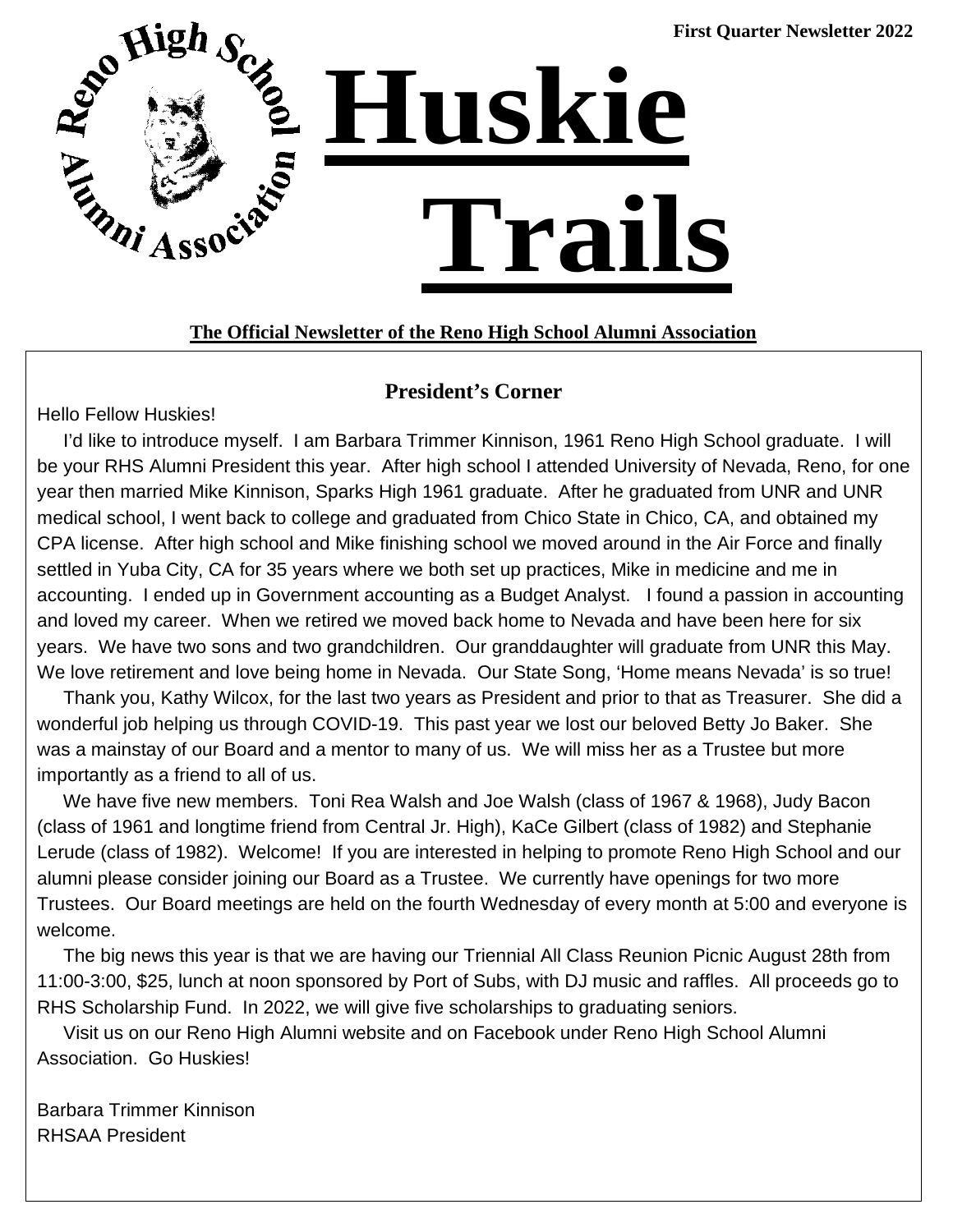## **AROUND THE RHS CAMPUS**

- 1. Adia Walker was selected as RGJ's Athletes of the Week for girls' basketball.
- 2. Presidential Scholar candidates include Sofia Ahlstedt, Emily Hohman, and Dylan Oliver.
- 3. Senior Luken Leniz place first at the Regional Level Rifle championship, earning him the Top Gun Award.
- 4. Because of COVID rules, school assemblies have been discontinued until after spring break so Principal Kris Hackbusch created open meetings in the College and Career Center on Wednesdays. Hackbusch listens to students' concerns and discusses future plans at school. "It is kind of a grass roots effort to get more student voice on important matters at our school," Hackbusch said.
- 5. On February 10<sup>th</sup> Governor Sisolak lifted mask requirements for all Nevada schools. Reno High School is slowly returning to pre-Covid conditions. The Reno High Alumni Museum is open with no restrictions.
- 6. RHS Junior Adia Walker was named Northern 5A Player of the Year as selected by league coaches. She is a guard/forward and led the league in scoring at 17.6 points per game and in rebounds (10.2)

## **ALUMNI NEWS**

 1. Reno High athletes who play for various colleges include Drew Rippingham, class of 2017 playing basketball for Western Oregon; and Kaden Koenig and Trey Wilmot both from the class of 2021 playing basketball for Lassen Community College.

2. Luke Hobson, class of 2021, is one of the top swimmers in the U.S. Swimming for the University of Texas, Hobson has been breaking records in the 1,000, 500, 400, and 200 freestyle. He was the 8<sup>th</sup> ranked national recruit in his class. He swam for Lakeridge Swim Club before going to college. Luke is the highest-ranked athlete in any sport to come out of Northern Nevada. His sister, Annika, class of 2018, is a junior on the swim team at Whitman College in Walla Walla, Washington.



**HIGH SCHOOL WHAT IS THIS SIGN?** Reno High provided the museum with this sign but didn't know what it was. Do any alumni remember this sign and know what it means? Please tell us what you think.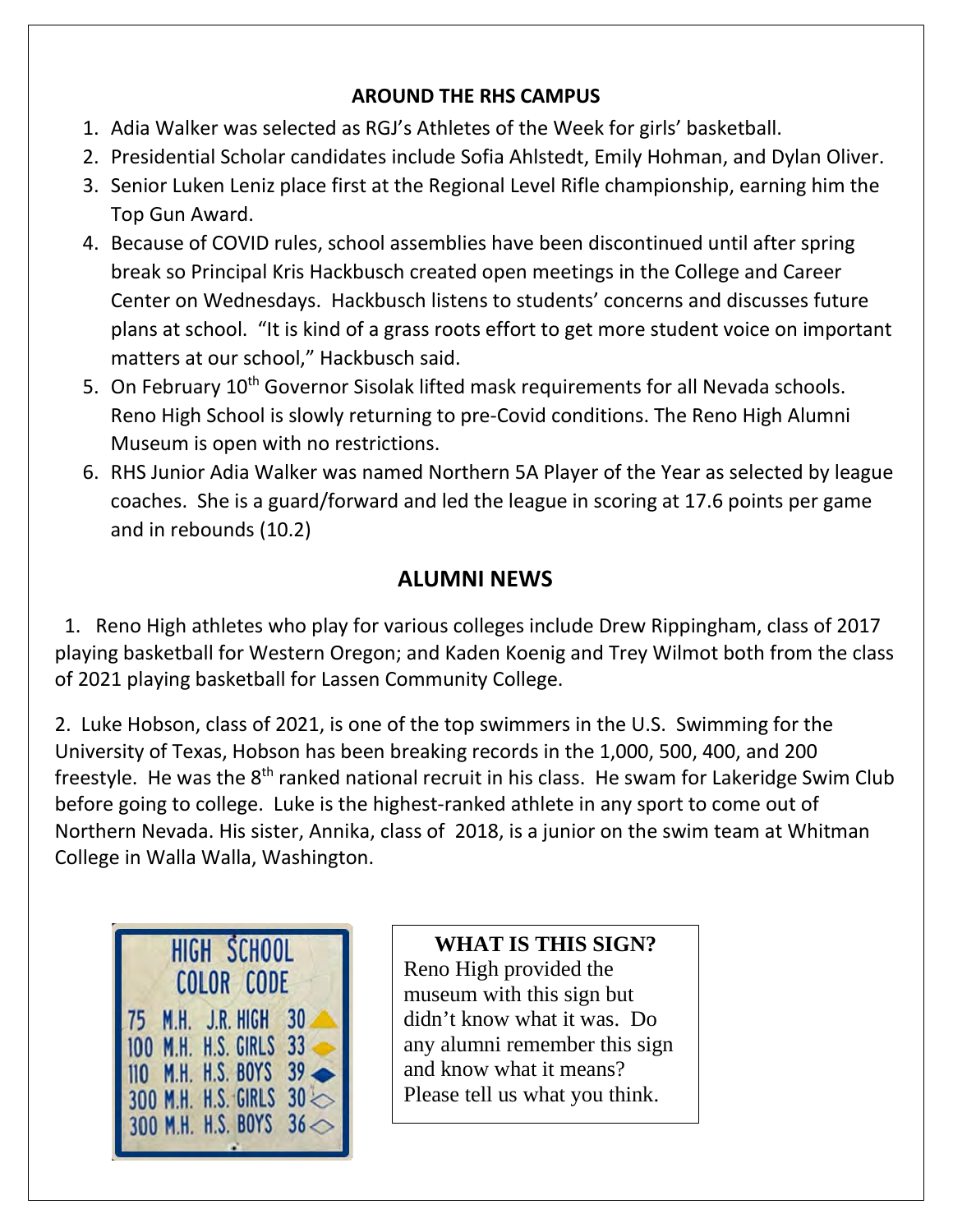## **OLDEST HIGH SCHOOL IN NEVADA**



 Many people have asked if Reno High School is the oldest school in Nevada or at least in northern Nevada. According to the famous, all-knowing, website, GOOGLE; Reno High, founded in 1879, is the oldest in Washoe County but not the oldest in the state. That honor belongs to Carson High School, which was established in 1874, just 5 years before Reno High was built. Other school highs include Stewart Indian School in Carson City in 1890 (closed in 1980), Las Vegas High in 1905, and Sparks High in 1909, and Bishop Manogue High in 1948.



 As a side note, the oldest remaining schoolhouse in Nevada is the Glendale School established in 1864. It was built when then the community of Glendale was named Stone and Gates Crossing. It is also reported to be the longest operating school in the state. Due to a lack of state funding, the Glendale School closed in 1958 with 18 students attending. In 1976, the Glendale School building was moved to the intersection of Virginia Street and Kietzke Lane in Reno. Then in 1993 the building was relocated to its current location on Victorian Ave in Sparks. It was listed in the National Register of Historic Places in 1978.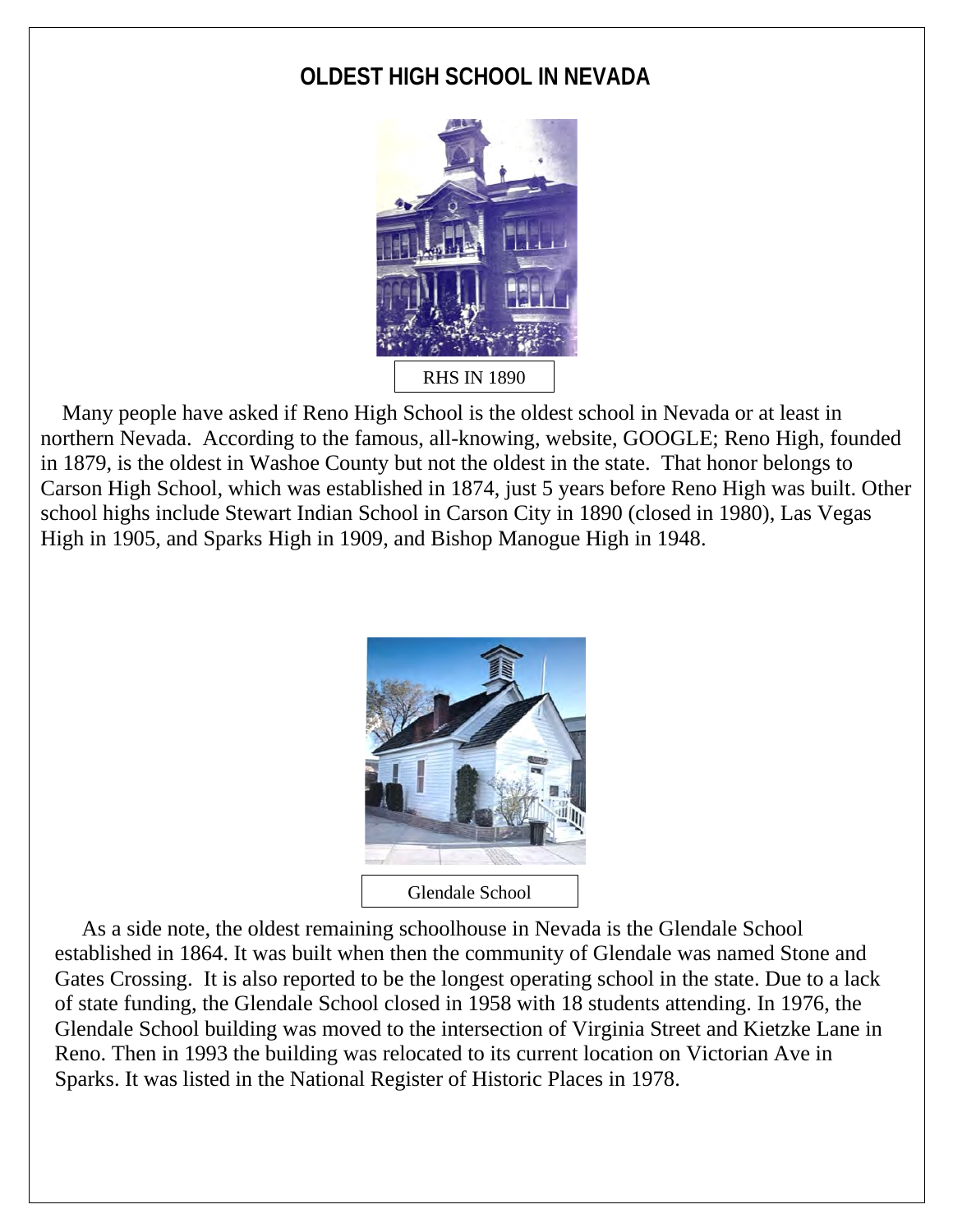

## **RHSAA LOGO DECAL**

We have a new logo decal and plan to sell them for \$3 each. They will also be given to first time members and new lifetime members. Come by the museum and pick up the alumni decal and display it as you wish

## **A LOOK BACK**

 *In November 1950, Reno High played a football game with the Stewart Indian School resulting in a score of Huskies 46 and the Braves 14. During the game it became clear that the Braves were outmatched, and Reno used second and third string players. Stewart coach Bill Nash was so impressed with Reno that he submitted the following article to the RGJ:*

 "I would like to take this opportunity to pay a well-deserved tribute to the Reno High School players and coaches for their fine exhibition of good sportsmanship in their game with Stewart Indian School.

 It was quite obvious to everyone even before the teams took the field that they were no match. Coach Dick Trachok started his first team but when it was clearly demonstrated that the Indian team was not going to play one of those inspired games that sometimes result in the upset of a good team by a weak one, he replaced them with substitutes.

 Secondly, every time that it was necessary for me to go out on the field to administer first aid to one of my players, I was met by Bud Beasley. Bud showed as much concern as I did in each case and worked as hard on my boys as he would have on one of his own players. One play resulted in a leg injury to one of my players and when Beasley and I reached the spot a Reno player was already working on the bad leg. It's too bad that more Reno fans were not in the stands to see one of the finest exhibitions of good sportsmanship that I have ever seen in all my years in football both as a player and as a coach. (Bill Nash was a former Pennsylvania University football star). Renoites have every reason to be proud of every coach and player on that team, for they not only play the finest football in the state, but they observe all the best traditions of a much-maligned amateur sport."

## **A FEW FUNNIES**

1 An old farmer goes to a hardware store to buy a saw. The clerk showed him a chain saw that could cut 4 cords of wood in a day. The farmer buys it but a few days later returned it and said he could only cut a half of a cord a day. The clerk pulled the starter and it fired up. The farmer yelled, "What's that noise?"

- 2. What do you call a lazy Kangaroo? A pouch potato.
- 3. Breaking news! Man gets hit by a rental car. Said it Hertz.
- 4. Bread is like the sun. It rises in the yeast and sets in the waist.
- 5. Happiness is not having to set the alarm clock.
- 6. Just once, I want the username and password prompt to say, "Close enough."
- 7. I hate it when I can't figure out how to operate the iPad and my tech support guy is asleep. She's 5 and it's past her bedtime.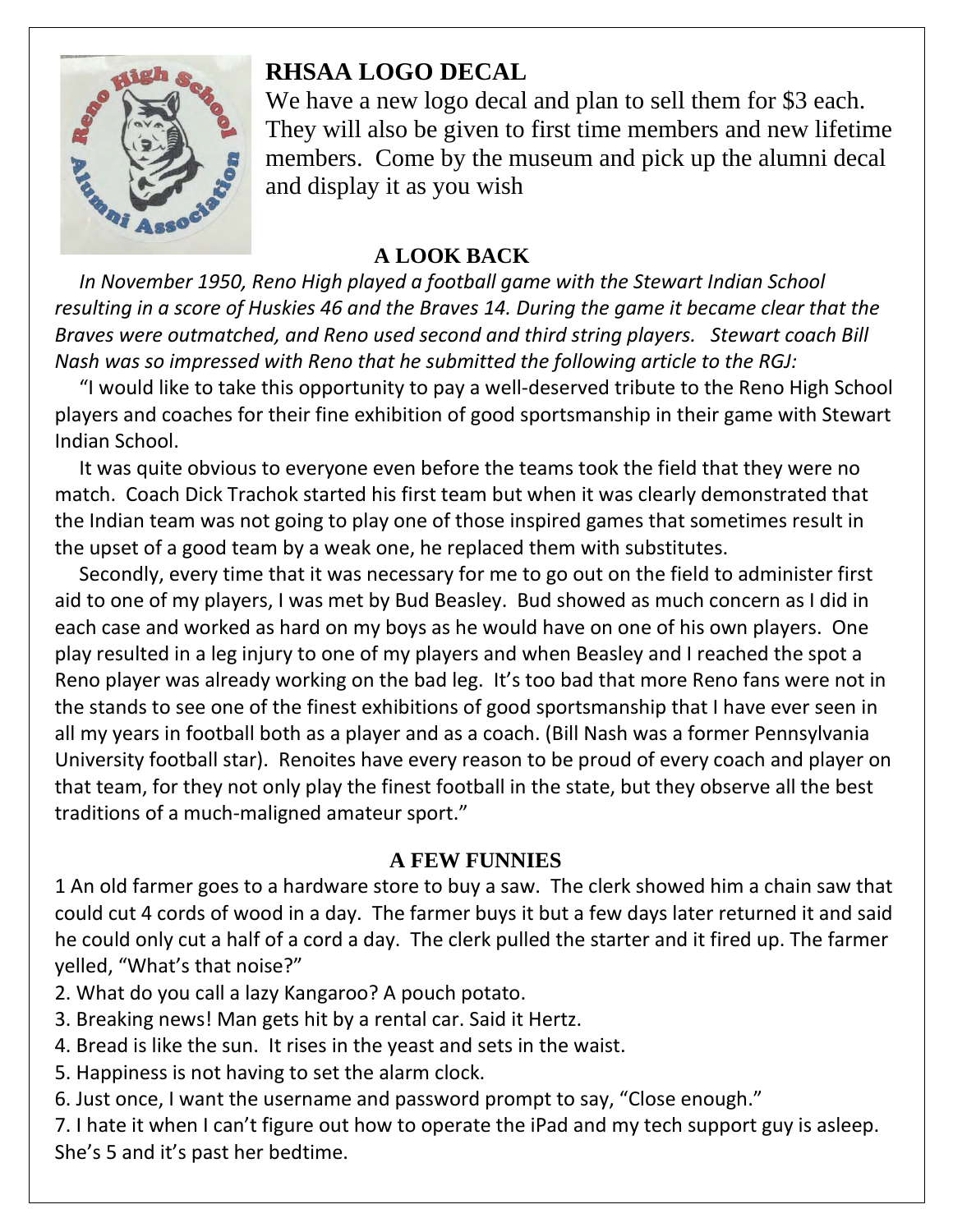#### **KNEES-SIGN OF INDEPENDENCE**



## **"SHOW KNEES" STRIKE STAGED**

 *In the Saturday, October 22, 1960 issue of the RGJ, there was an article about Reno High girls staging a strike that opposed the dress code for wearing short skirts. My, how times have changed.*

 "Not all men are 'hep' on the idea of shorter hemlines, including bachelor David W. Finch, principal of Reno High School.

 Finch's 'knee exposure' edict issued this week ended in a 'Show our Independence: Show Your Knees' strike at the high school yesterday. Some 200 coeds hoisted their skirts 'way above' their knees in overt

rebellion to the anti-fashion trend, while a few went to the other extreme by wearing 'grandma's' ankle-length gowns.

 Bolstering spirits of the frustrated females were their male classmates, many of whom sided with them by wearing sweatshirt and blue jeans to school – rolling their cuffs above the knees.

 A few of the more daring female rebels were rewarded by being sent home, a group of 'strikers' said yesterday.

 No comment could be obtained last night from either Finch or vice-principal Andrew Rosaschi, both of whom have unlisted telephone numbers, and both of whom are claimed to be authors of the edict.

 Slogans were hung in the hallways and student restrooms at the high school, accosting school officials for their stand.

 Typical were those that read: 'Show your independence. . . show your knees,' and 'George Washington chopped down a cherry tree...chop off your skirts!'

 The strike, according to participants, was 'unsuccessful,' but proved a point by showing the ruling was ridiculous.

 Female strikers said they had been ordered, 'upon penalty of expulsion from classes, to wear their skirts longer than is the current style.'

 Being style conscious as all women are, many of these girls worked for months to be able to buy their new, short-skirted wardrobes. Are they now to throw away all their clothes? Most of these female charmers cannot afford to go out and buy new, longer skirts.

 A striker stated, 'In our country we have freedom of speech and religion. There has never been any question about the freedom of dress, because no one, save the persons who create new styles, has ever before tried to dictate this freedom. The people of this nation can protest laws which they think are unfair without fear, but students of Reno High School cannot protest about anything unless they are willing to suffer ineligibility or suspension.

We have no assurance, however, that we won't be commanded to quit curling our hair, painting our fingernails, and wearing lipstick at some other time, and so we feel that something must be done.

 They said the strike was unsuccessful because 'too many are used to this dictatorship of principals, and are afraid of the consequences of rebelling, but until this rule is discontinued, there will be little or no cooperation between the students and the officials of Reno High School.

 Members of the faculty were directed this week to be on the lookout for the faddish short skirts."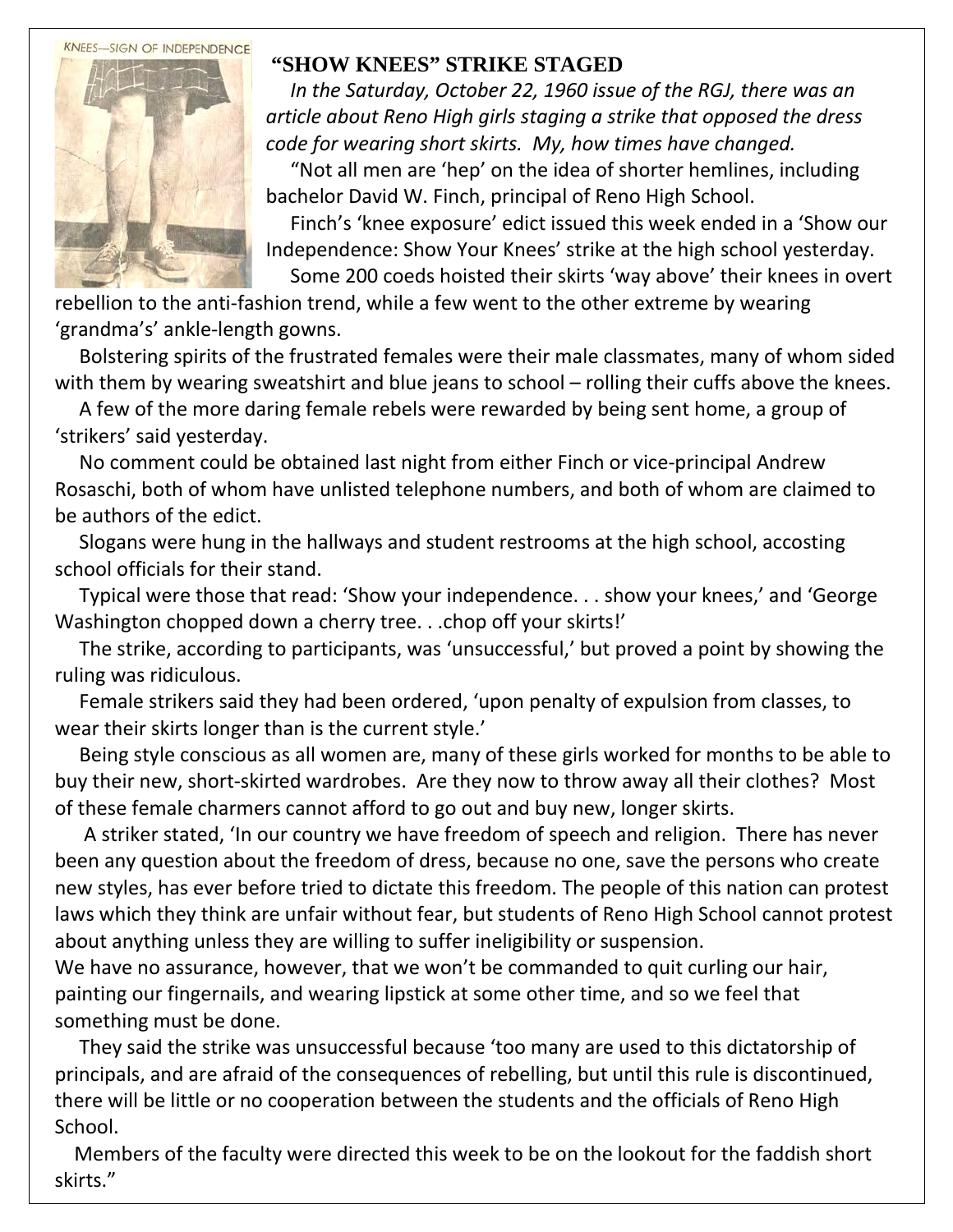

## **ALL CLASS REUNION**

 As you know, 2022 got off to a slow start as the COVID (Omicron) virus was going wild, but the RHS Alumni Association in January made the decision to hold the Triennial All Class Reunion after postponing it for 2 years. We formed a reunion committee that meets monthly and are busy working on plans for a great reunion. We lost a valuable member of the committee, Betty Jo Baker, when she passed away. It is now 5 months before the event – August 28, 2022. We have sent notifications to the class representatives to see if they plan to schedule their reunions this year, but only a few have responded.

 We hope to increase membership to the Association and to raise funds to sponsor scholarships for deserving Reno High seniors.

 We are working on the details for the reunion/picnic to make it a memorable one. Please notify your former classmates to attend this event.

 To register, fill go make it out the attached flyer and send it in to us with your registration fee. Flyers are also available on our website and at the office. We look forward to seeing all of you at our all-class reunion. We cannot succeed in this gathering without your support. We will have more details in the next newsletter. Stay tuned!

Howard Moy, Chairman RHSAA All-Class Reunion

 $\overline{a}$ 

## **LIST OF 2022 CLASS REUNIONS**

 $1953 - 69$ <sup>TH</sup> year – September 17 – Diane Thornhill – (775) 626-0664 1961 – 61st year – August 27 – Judy Bacon – (480) 213-0499 [baconini@aol.com](mailto:baconini@aol.com) 1962 -  $60^{\text{th}}$  year – June 11-12 – Cheryl Huntoon (775) 626-3627 owlhouse3627@gmail.com  $1972 - 50$ <sup>th</sup> year – August 26-28 – Liane McCombs (775) 786-5186 [lianemccombs@gmail.com](mailto:lianemccombs@gmail.com)

1982 –  $40^{th}$  year – September 9-10 – Rachael Ferrari – (775) 560-4010 renohigh82@gmail.com

Please notify us if other class reunions are planned this year.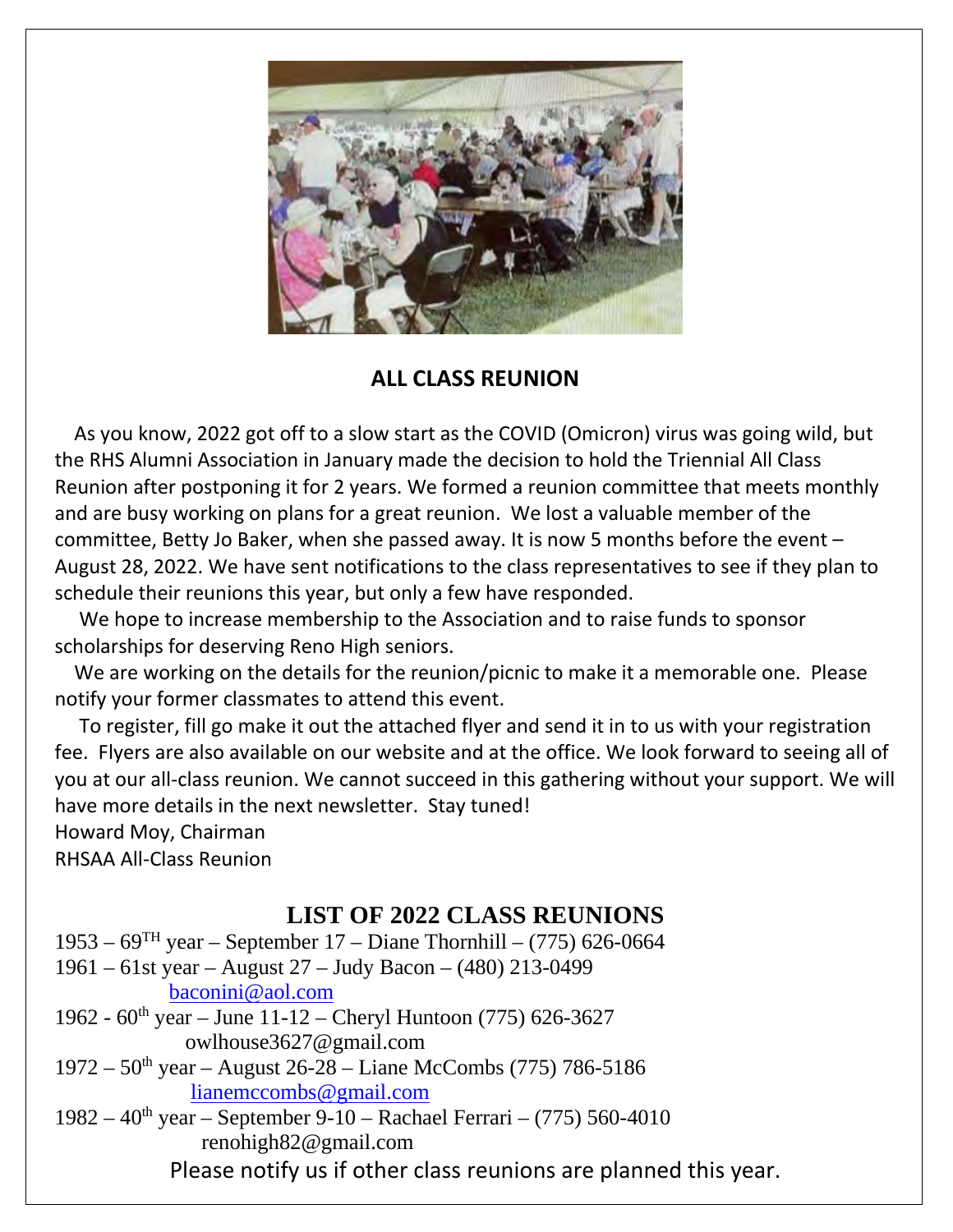

# 9th Triennial All Alumni Reunion



**For all alumni, teachers, administrators and staff**

Tents for shade provided Tents of DJ Music and Raffle

Reminisce with old friends remembering the good old days

## **At Reno High School**

School Tours 395 Booth Street Visit the RHS Museum

**Sunday, August 28, 2022**

**11:00 a.m. until 3:00 p.m. Lunch served from 12:00 p.m. until 1:30 p.m. Lunch sponsored by Port of Subs**

**Proceeds go to RHS Scholarship Fund** 

 **Alcoholic beverages are not permitted on school property. The \$25 pre-registration closes on August 20, 2022. Day of registration is \$30 at the door. Walk-ups are welcome.**

**Make checks payable to: Reno High School Alumni Association Send to: P.O Box 5807, Reno, NV 89513 To pay by PAYPAL, go to our website @ www.renohighalum.com, For more information, call the Alumni office @ (775) 825-2586 or Email rhsaa@renohighalum.com**

| Maiden Name                                                                               |  |
|-------------------------------------------------------------------------------------------|--|
| Number attending ________ Alumni ________ Guests ___________ Payment @ \$25 Per person \$ |  |
|                                                                                           |  |
|                                                                                           |  |